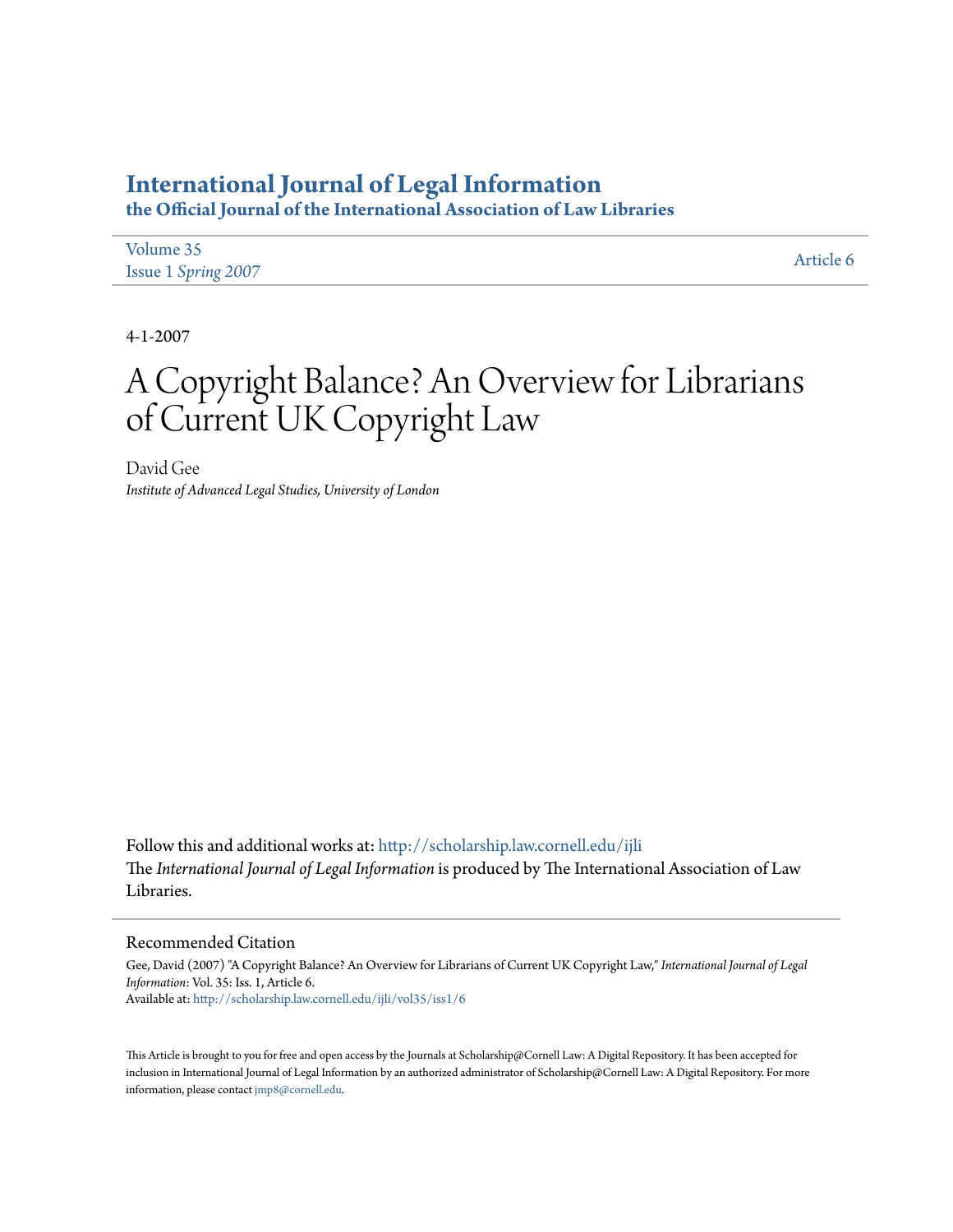## **A Copyright Balance? An Overview for Librarians of Current UK Copyright Law.**

## **DAVID GEE** <sup>∗</sup>

This article aims at providing librarians with an overview of the current copyright position within the UK. I will begin by examining the copyright regime set up by the UK *Copyright, Designs and Patents Act* of 1988. I will then assess the impact of several key EU Directives and implementing UK Statutory Instruments on the working of this regime, and in particular discuss the implications of the new rights for owners of digital material. Finally, I will analyze some current UK copyright "hot topics" which are of equal concern and significance to users in other jurisdictions, and suggest some possible solutions.

#### *Copyright, Designs and Patents Act***, 1988**

This key UK copyright act took effect in August of 1989 and gave legal rights to authors, dramatists, composers and artists who create original literary, dramatic, musical and artistic works. It also grants rights to publishers who create the typographical arrangements of published editions of works, and it gives rights to creators of sound recordings, films and broadcasts. These statutory rights fall into two broad groups: economic rights and moral rights.

#### **Statutory rights to control use**

 $\overline{a}$ 

Firstly, the Act and subsequent Statutory Instruments gives these creators *economic rights* to control the use of their works. Copyright owners

<sup>∗</sup> This article is an extract from David Gee's presentation to the BIALL Joint Study Institute held at St Anne's College, Oxford on 12th August 2006. David Gee, BA, MA, DipLib, MCLIP has more than eighteen years experience working in academic law libraries and legal information management and is currently Deputy Librarian at the Institute of Advanced Legal Studies in the University of London. He has been a member of the BIALL Council, a senior member of the Editorial Board of *Legal Information Management* and has written many articles for UK and international professional journals.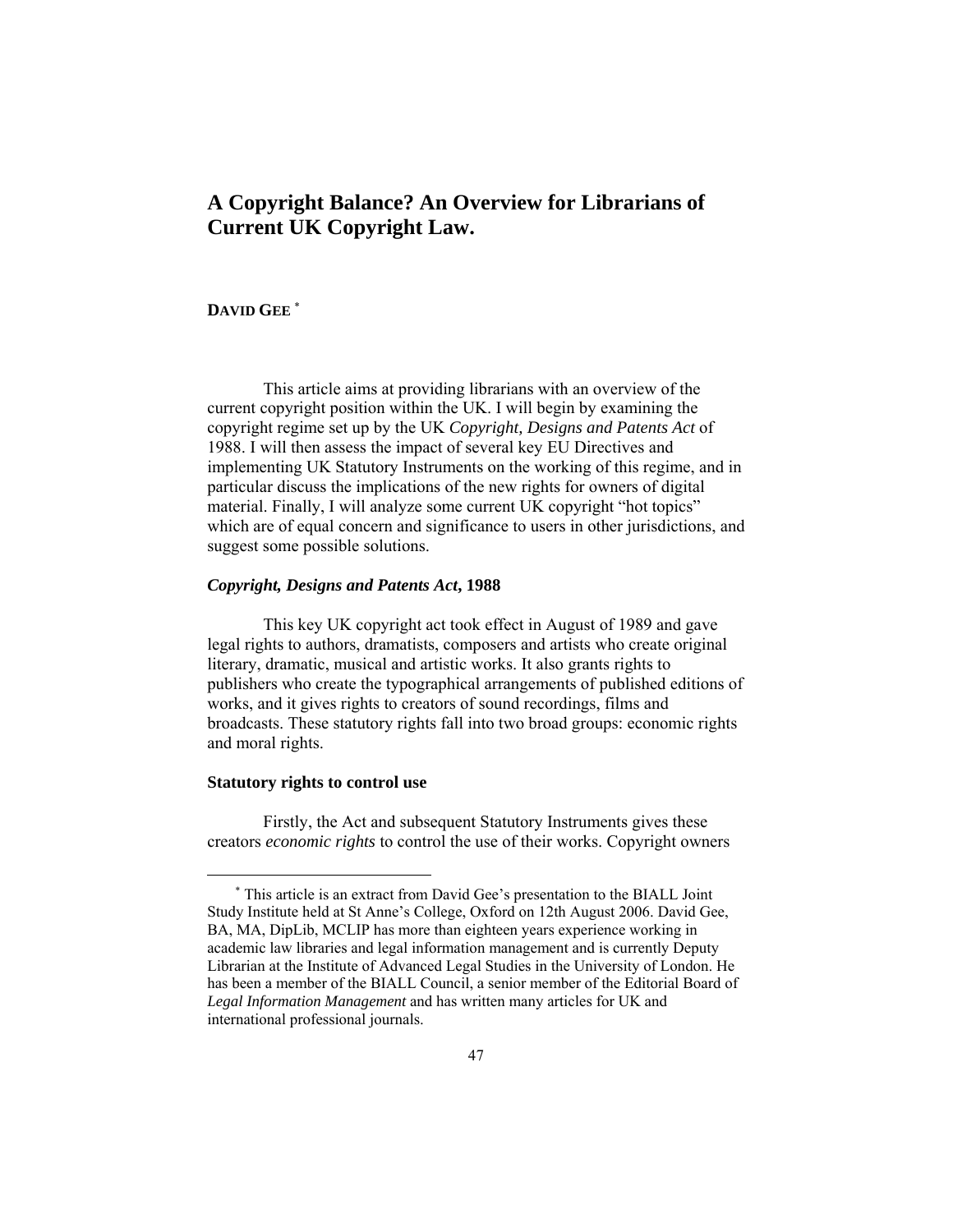have the right to authorise or prohibit the copying of their work in any way (including the storing of their work electronically), the renting, lending or publishing of their work, the performing, broadcasting or showing of their work (including the electronic transmission of their work over the web) and the adaptation or translation of their work. It makes no difference in law whether their work is in print or in digital format, so email and material on websites are protected as well.

The second group of statutory rights introduced by the 1988 Act are called *moral rights*. For example, authors have the right to be identified as the author of their work and can object to the derogatory treatment of their work and the false attribution of works which they did not write.

It is important to point out that copyright is an automatic statutory right. Creators do not need to register their works or even use the copyright symbol in order to be accorded these legal rights. It is essential, though, that the work is original and not a copy of another work. Ideas do not qualify. Copyright only subsists in the form in which ideas are expressed.

#### **Duration of UK copyright protection**

The 1988 Act and subsequent amending Statutory Instruments have resulted in the following current positions:

- i) For a literary, dramatic, musical or artistic work, copyright normally expires 70 years from the end of the year in which the last remaining known author of the work dies.
- ii) For the typographical arrangement, copyright expires 25 years from the end of the year of first publication.
- iii) For sound recordings (e.g. tapes and CDs), copyright expires 50 years from the end of the year in which the work was created, or if the work is released to the public in that time the copyright expires 50 years from the end of the year in which the work is released to the public.
- iv) For films, copyright expires 70 years from the end of the year in which the last principal director, screenplay author, dialogue author or composer dies.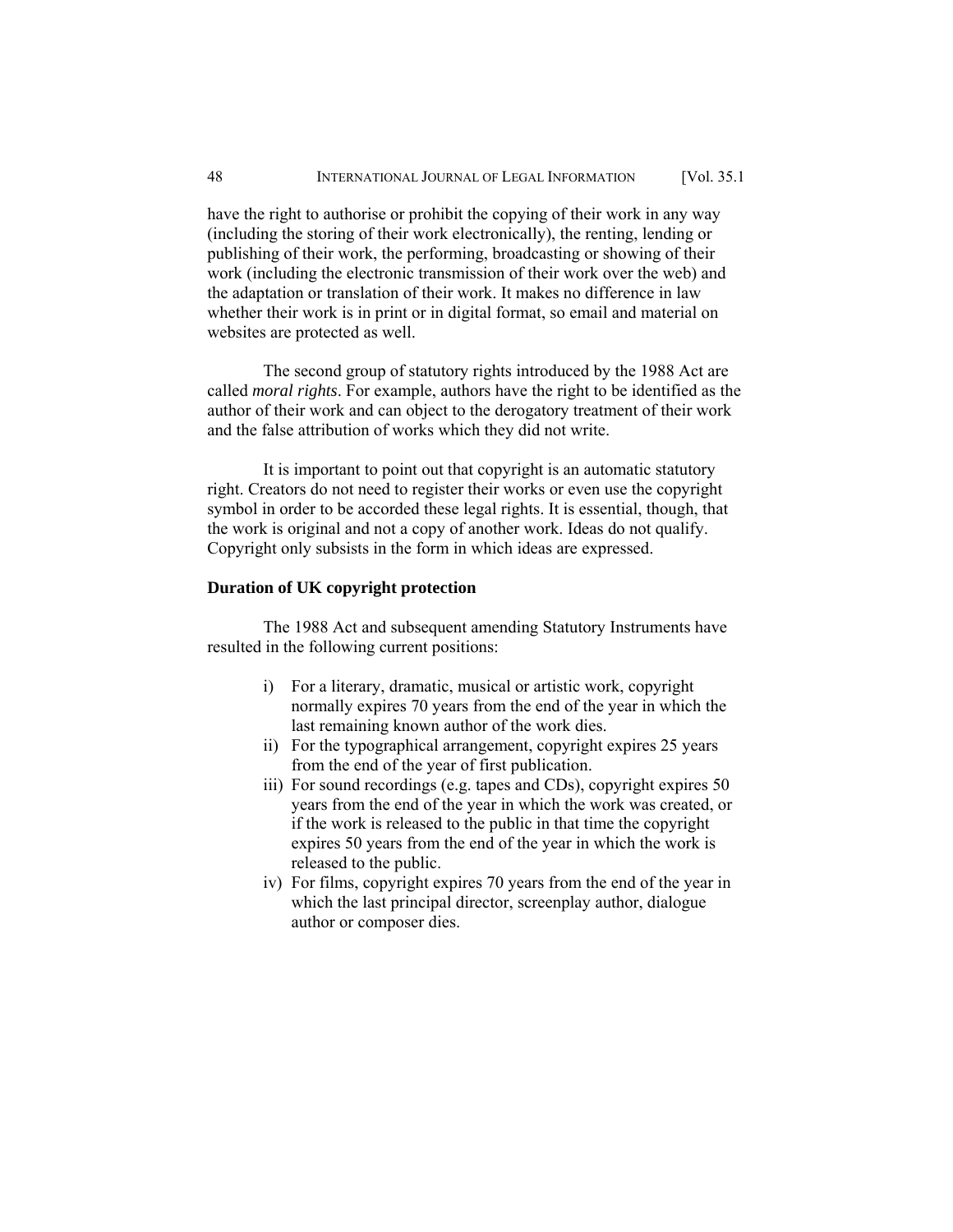v) For broadcasts and also (explicitly since a 2003 UK Statutory Instrument<sup>217</sup>) for any communication to the public by electronic transmission (e.g. over the web), copyright expires 50 years from the end of the year in which the broadcast or electronic communication is first made.

#### **Statutory permissions to copy**

As well as protecting the creators of original works, UK copyright law also seeks to find a balance between the legitimate economic and moral rights of creators of works and the needs of users to have access and some use of such works in order to pursue new research and expand human knowledge. For many years commentators working in education have put the latter case to government and strongly argued that research and educational purposes are valid reasons for limited copying exceptions. In general, however, successive UK governments have always tried to ensure when enacting an exception to authors' rights that the legitimate economic and moral interests of copyright owners to exploit their works are not unduly prejudiced. This is known as the "copyright balance" and is required under international conventions, such as the Berne Convention, to which the UK is a signatory.<sup>2</sup>

The *Copyright, Designs and Patents Act,* 1988 contained a number of statutory "permission to copy" exceptions that it is argued do not infringe the rights of copyright owners. In particular I would like to examine the following four key exceptions for librarians: fair dealing, the parliamentary and judicial proceedings exceptions, the copying by librarians in prescribed libraries exception, and the copying by (and for) visually-impaired persons exception.

#### **a) Fair dealing copying exception**

The phrase "fair dealing" is not defined as such in the 1988 Act, but is generally assumed to be a legal "defence" against accusations of copyright infringement. In terms of purpose the Act was more specific and permitted limited copying from a published literary, dramatic, musical or artistic work *for the purposes of research or private study*. The Act did not define specific limits on the amount of copying allowed, but stated that a person could not copy a "substantial" amount from a published copyright-protected work as

 <sup>217</sup> Broader right explicitly contained in the *Copyright and Related Rights Regulations*, 2003 (SI 2003/2498). The full text of the Regulations can be found on the OPSI website at: http://www.opsi.gov.uk/legislation/about\_legislation.htm.

 $2^{\circ}$  See, Article 9(2) of the Berne Convention (last revised in 1971).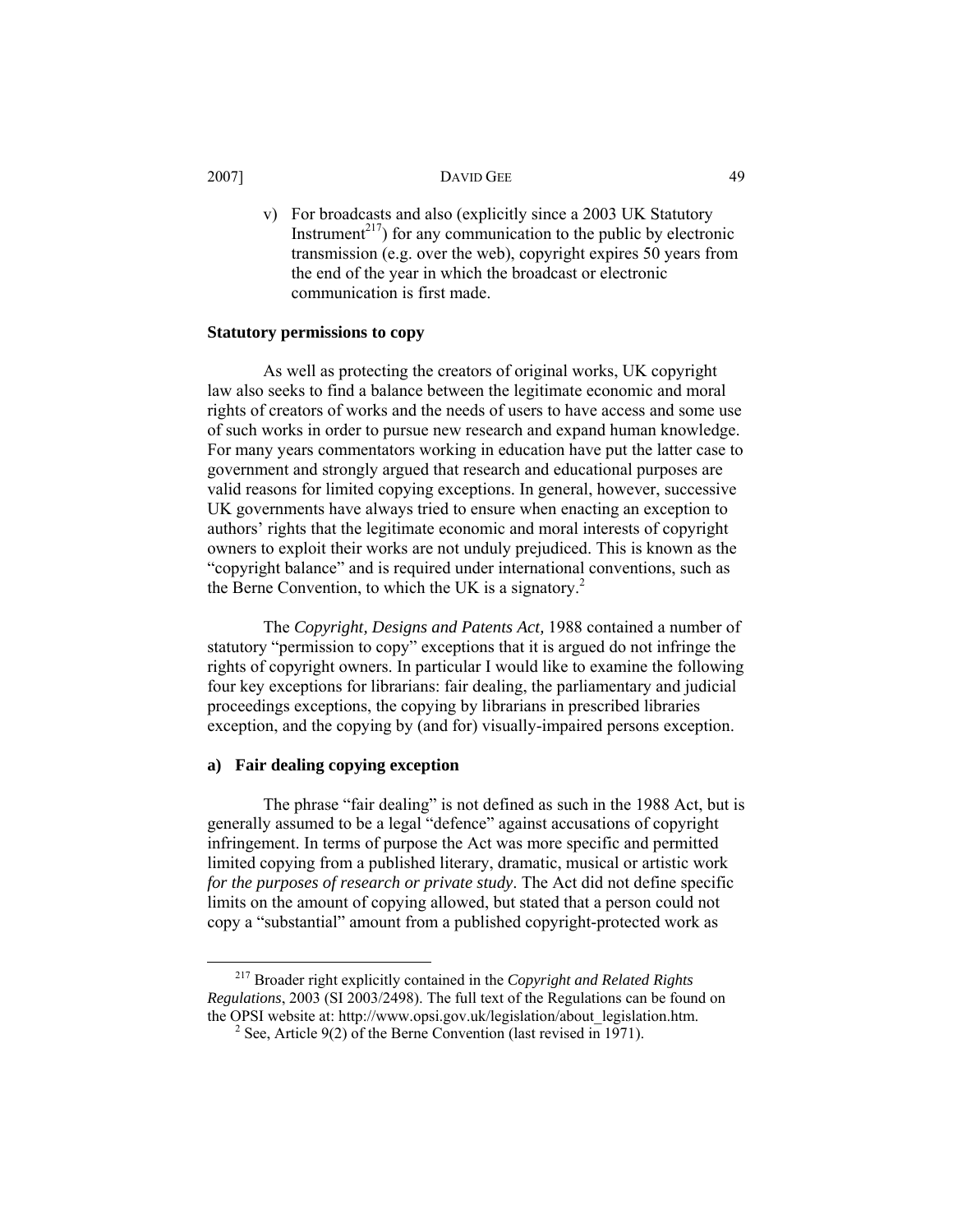this would infringe the interests of the copyright owner. The legislation relating to copying for the purposes of research and private study applies to literary, dramatic, musical and artistic works. It does not extend to sound recordings, films, broadcasts or typographical arrangements. The single copy made for the purposes of research or private study should be acknowledged as long as this is practical.

As there are no exact statutory copying limits contained in the Act or successive legislation, UK librarians have had to rely on guidelines published by the Chartered Institute of Library and Informational Professionals<sup>3</sup>. CILIP currently recommends:

- One chapter from a book or extracts amounting to a maximum of 5% (whichever is the greater)
- One article from an issue of a journal or extracts amounting to a maximum of 5% (whichever is the greater)
- One law report from a volume of law reports or extracts amounting to a maximum of 5% (whichever is the greater)

#### **Impact of SI 2003/2498 on fair dealing**

The fair dealing copying exceptions permitted in the 1988 Act were restricted by the *Copyright and Related Rights Regulations*, 2003 (SI 2003/2498) which were passed in part to implement the EU Directive 2001/29/EC (this EU copyright directive sought to harmonise copyright legislation across the EU). This 2003 SI explicitly banned fair dealing copying for research that is undertaken for a commercial purpose and made it clear that private study must not be for a commercial advantage. As a direct consequence, fair dealing copying is now only permitted for research that is undertaken for a non-commercial purpose or for private study. This key change in the law was very controversial and was strongly lobbied against by CILIP, but to no avail.

Furthermore, the 2003 SI did not give a comprehensive statutory definition of "commercial purpose." This leaves UK librarians with the continuing problem of trying to give clear advice to their users when they ask what is (and what is not) "commercial purpose" when copying for research or private study. In general, because of the threat of being sued for giving inaccurate advice, CILIP guidelines tell UK librarians to err on the side of caution and to leave it to the user to make the final decision.

 $\frac{1}{3}$ For more details about the role of CILIP, see, http://www.cilip.org.uk.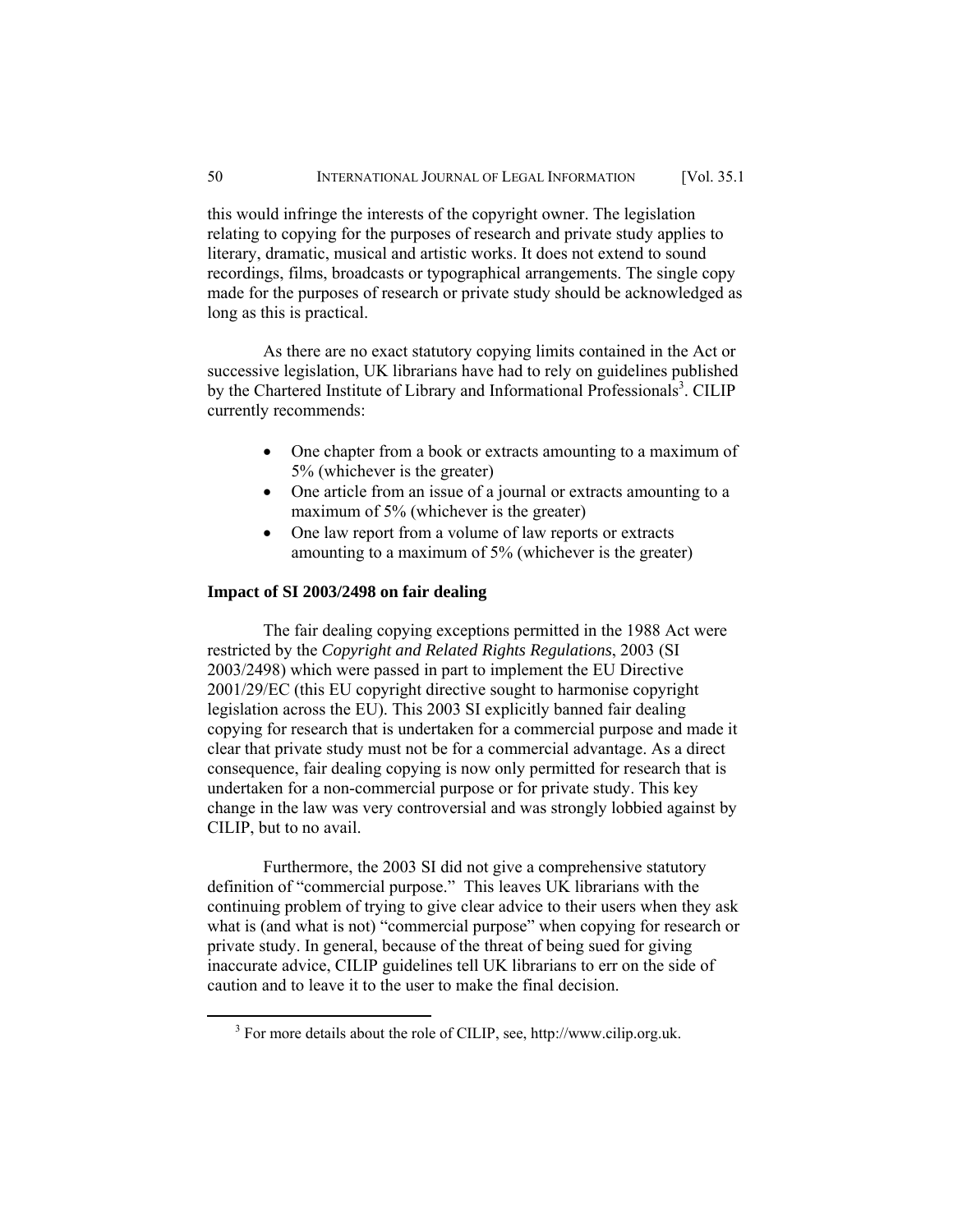#### **b) Parliamentary and judicial proceedings copying exception**

The second important statutory "permission to copy" exception concerns copying for parliamentary and judicial proceedings. This exception is permitted under section 45 of the 1988 Act and its scope has not been restricted by the "commercial purpose" rule contained in the controversial 2003 SI. Essentially, the law says that copyright is not infringed by copying for the purposes of parliamentary or judicial proceedings. The term "parliamentary proceedings" is now defined as including proceedings of the UK Parliament, Scottish Parliament, Northern Ireland Assembly and the European Parliament. The term "judicial proceedings" is defined as including "proceedings before any court, tribunal or person having authority to decide any matter affecting a person's legal rights or liabilities."<sup>4</sup> Although there is nothing specific in the Act, copying under judicial proceedings is generally assumed to refer to any copying made after the issue of a writ (i.e. after legal proceedings have began). Librarians may be asked to copy material for this purpose – and this is perfectly acceptable. There are no legal requirements to ask the requester to sign a declaration form; however, in practice librarians may ask the requester to do so in order to have written confirmation.

## **c) Copying by librarians in prescribed libraries exception**

The third exception concerns copying by librarians for their users and for fulfilling British Library inter-library loans requests. Library copying is governed by the library regulations or library privilege contained in the 1988 Act and subsequent 1989 Statutory Instrument.<sup>5</sup> The legislation only applies to librarians working in what are defined as "prescribed" or "not for profit" libraries such as university and college libraries funded by government grants, government department libraries and public and school libraries funded by local government grants. The requester has to sign a declaration to say that a copy of the material has not been supplied to them before and that someone with whom they work or study has not requested the same material before. In addition, since the 2003 SI came into force, the requestor has also to declare that the material to be copied is either for non-commercial research purposes or for private study.<sup>6</sup> The legislation relating to copying by librarians in

 $\overline{4}$ Definition contained in Section 178 of the *Copyright, Designs and Patents Act*,

<sup>&</sup>lt;sup>5</sup> *Copyright (Librarians and Archivists) (Copying of Copyright Material) Regulations, 1989 (SI 1989/1212).* 

*Regulations*, 1989 (SI 1989/1212). 6 *Copyright and Related Rights Regulations*, 2003 (SI 2003/2498).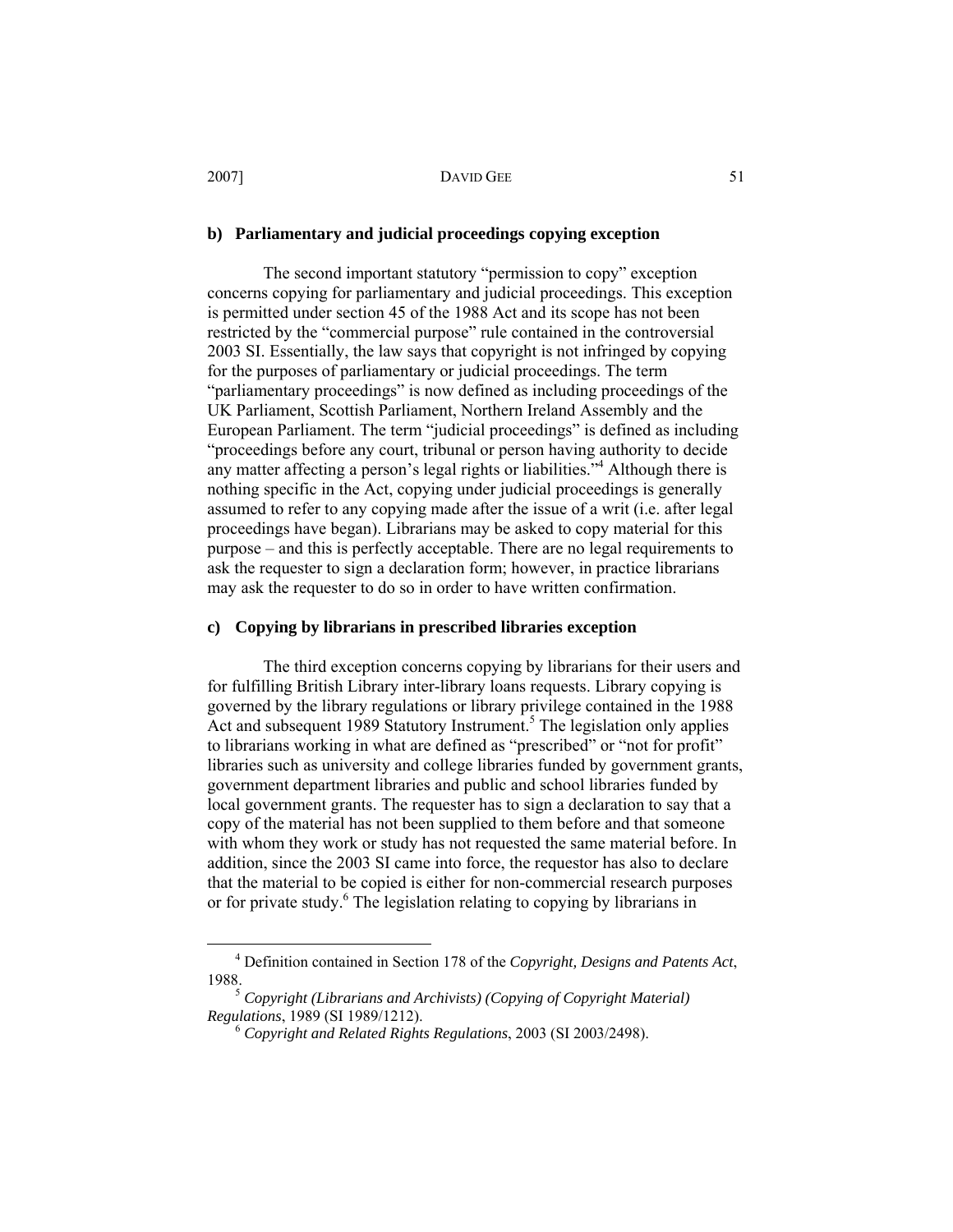prescribed libraries applies to literary, dramatic and musical works. It does not currently extend to copying artistic works, sound recordings, films and broadcasts. The limits on copying by librarians are a little more defined in the legislation (i.e. one article from any one issue of a periodical or a "reasonable" part of a monographic work), but are in practice very similar to the "fair dealing" guidelines outlined earlier. Finally, prescribed libraries must charge a fee to cover the costs of making the copy, without making a profit.

## **d) Copying by (and for) visually-impaired persons exception**

The fourth statutory "permission to copy" exception concerns copying by (and for) visually impaired persons. The 1988 Act did not contain any specific exceptions to allow copying in alternative formats by, or for, blind or partially sighted persons who cannot read very easily. Following on from pressure from the Royal National Institute for the Blind and CILIP, the Copyright (Visually Impaired Persons) Act 2002 was passed and became law on 31st October 2003. The Act introduced two new copying exceptions for visually impaired persons, subject to strict conditions. The first exception was that a visually impaired person (or somebody else on their behalf) could make a single "accessible" copy of a complete work for personal use, and the second was that certain designated bodies could make multiple "accessible" copies of a complete work and supply them to visually impaired persons for their personal use. In both cases an "accessible" copy meant that the copy could be in whatever format that will enable a visually impaired person to read it, e.g. in Braille, Moon, audio or large print. Different formats were deliberately not specified in the Act so that there was no future restriction if new ways of providing access were devised. The Act only applies to literary, dramatic, musical or artistic works, not to copying whole databases or performances of musical works. Nobody is allowed to profit financially from the process.

#### *Accessible copy for a visually impaired person:*

The Act wanted to ensure that a rights holder was not deprived of a sale in the copying process. Consequently in the specific conditions for making an "accessible" copy for an individual visually impaired person it was stated that the required format must not be already available commercially (and if it was this should be purchased rather than a new copy being made), that the person had obtained lawful access to the original (by either purchasing it or accessing it in a library) and that the "accessible" copy carried an acknowledgement to this effect and said that the original was "copied under section 31A of the Copyright, Designs and Patents Act 1988."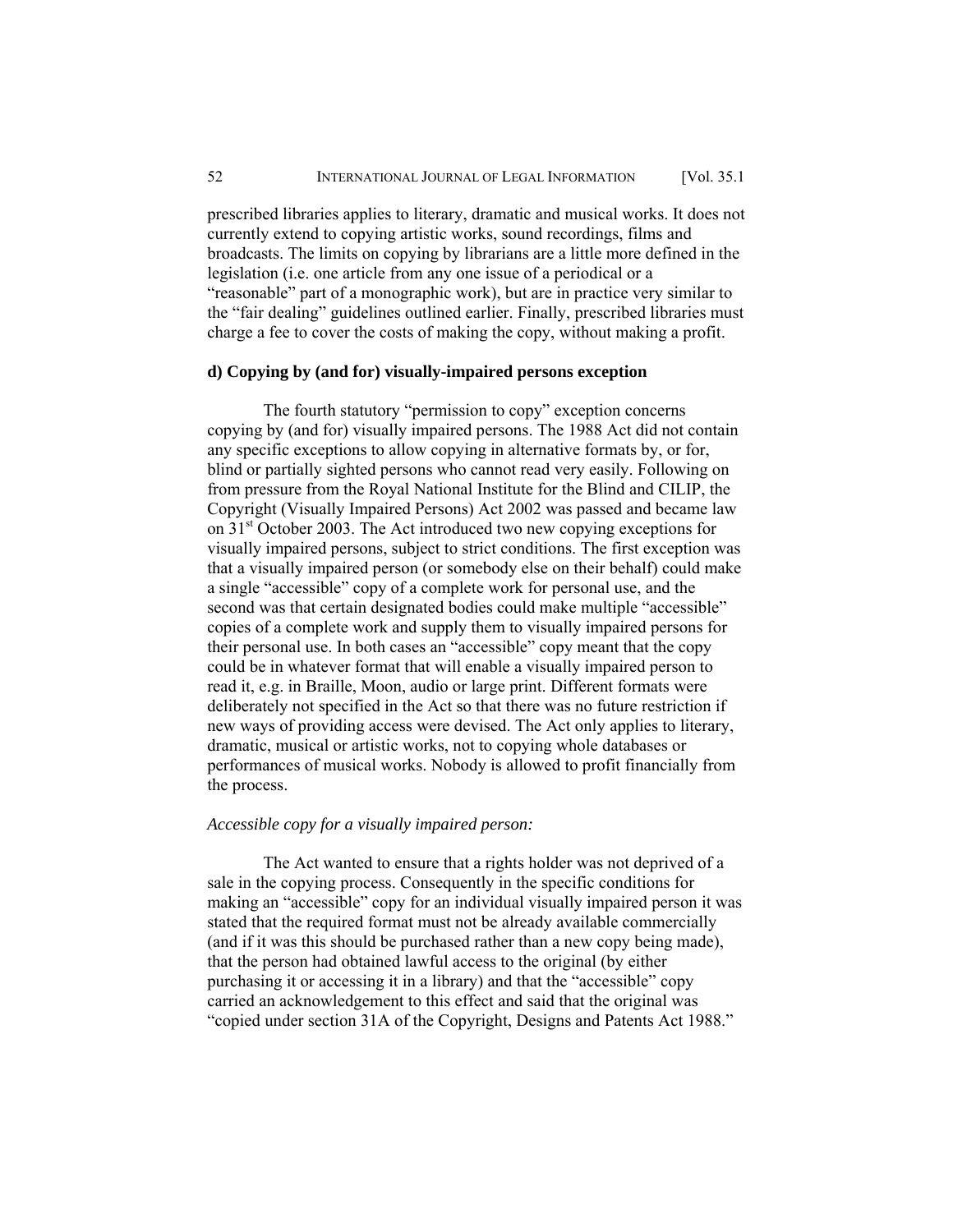#### *Multiple copying for visually impaired persons:*

The Act stated that only educational establishments or noncommercial bodies as defined in section 174 could make multiple "accessible" copies for visually impaired persons and that these designated bodies must be in possession of a master copy. The rights holder should also be notified that such copies have been made. Accessible copies must be made for educational purposes and could not be supplied to a visually impaired person who already has access to a commercially available copy in the desired format. All "accessible" copies should be acknowledged and should state that they were, "copied under section 31B of the Copyright, Designs and Patent Act 1988."

Regulations relating to Crown and Parliamentary copyright were also included in the *Copyright, Designs and Patents Act* 1988 and have been extended more recently with the creation of the Scottish Parliament, Welsh Assembly and Northern Ireland Assembly.

#### **Crown copyright and "copyright-waived" material**

Material created by employees of the Crown in the course of their duties is protected by Crown copyright. The relevant copyright regulations are defined in section 163 of the 1988 *Copyright, Designs and Patents Act*. Crown copyright in unpublished material expires 125 years from the end of the year in which the work was created. Crown copyright in commercially published material expires 50 years from the end of the year in which it was published. Nevertheless, the copyright in much UK legislative material (e.g. Acts of parliament and Statutory Instruments) is waived as long as the reproductions comply with specific waiver conditions. Other Crown copyright material subject to waiver includes government consultative documents such as Green Papers, government press notices and government forms. Full details of what is currently permitted under Crown copyright and the detailed waiver conditions are available on the Office of Public Sector Information website.<sup>7</sup>

#### **Parliamentary copyright and "copyright-waived" material**

Parliamentary copyright covers any work made, directed or controlled by the House of Commons, House of Lords and Scottish Parliament and subsists for 50 years from the end of the year in which the work was created

 $\frac{1}{7}$  $\frac{7}{1}$  See, www.opsi.gov.uk/advice/crown-copyright/index.htm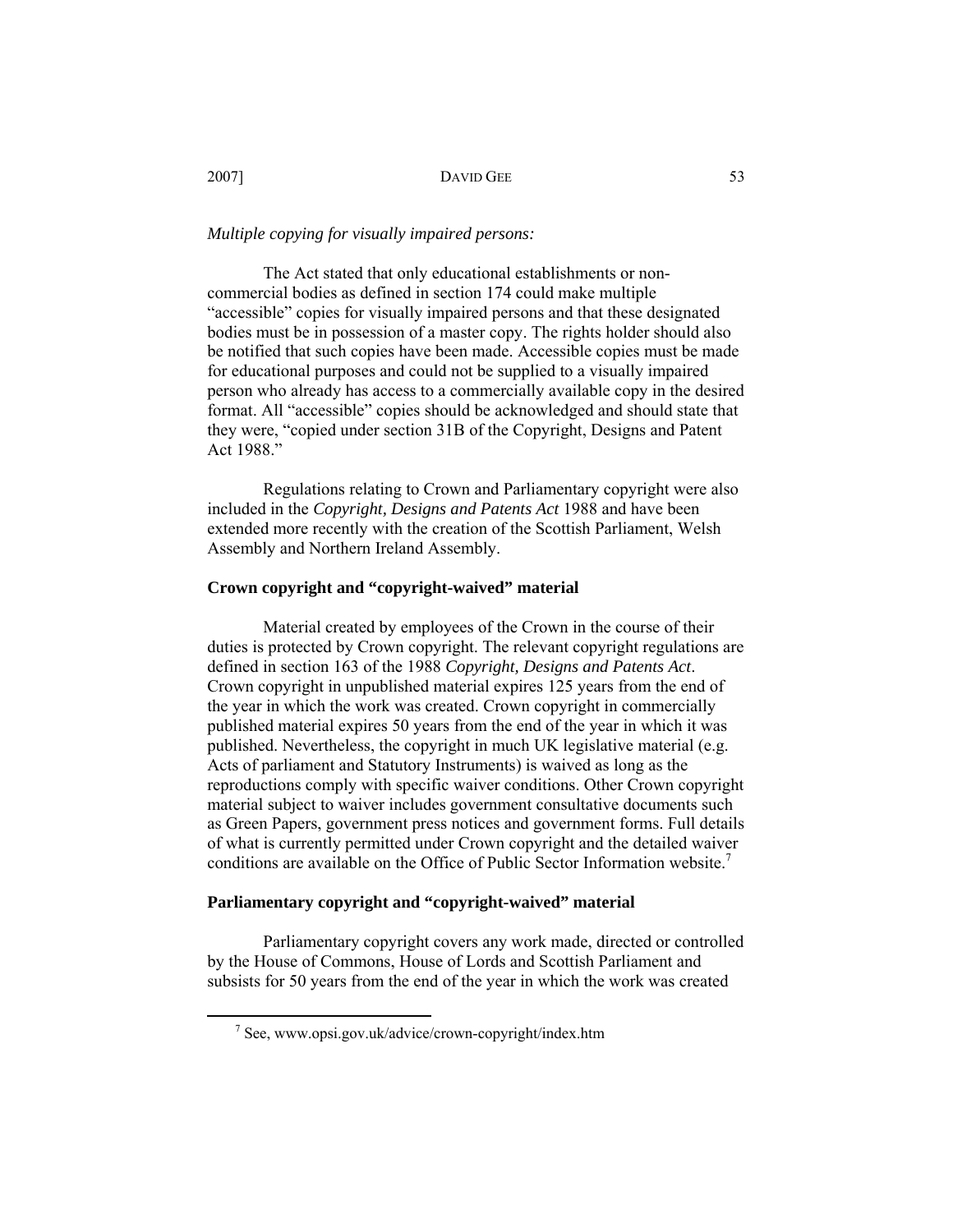(there are very similar provisions for the measures of the Northern Ireland and Welsh Assemblies). Bills of Parliament, Explanatory Notes to Bills of the UK Parliament, Lords and Commons Official Reports (Hansard), House business papers (including the Journals of both Houses), the Daily Business Papers (Vote Bundle) and the Commons Public Bill lists and Statutory Instruments lists are the main categories of material that qualify for Parliamentary copyright protection. A Parliamentary copyright waiver covers bills and explanatory notes to bills, and the specific waiver conditions for these documents are explained in "Guidance Note 14", available on the OPSI website.<sup>8</sup> Guidance on the copying restrictions for all other Parliamentary copyright material are covered by the "Guidance for Librarians" document or so-called "Dear Librarian letter", again available in full-text on the OPSI website. This official guidance is technically not a waiver of Parliamentary copyright, but simply official permission for more generous copying than would normally be allowed under UK legislation.

Having examined the legal rights of copyright owners, outlined the main statutory copying exceptions and discussed the specific regulations relating to Crown and Parliamentary copyright, I now want to summarise the current regime relating to databases and copyright and an associated new right for database makers called "database right".

#### **Databases – can be protected by copyright law**

Databases as a whole (either in printed or digital format) can be protected by copyright if they fulfil the criteria that they are original in the selection and arrangement of content. For example copyright protection may not apply to a simple alphabetical listing, but may apply to an original compilation containing numerous categories of information such as the UK Stock Exchange listing or the UK "Yellow Pages" supplier contacts directory as these manifest an "intellectual creation." It is also the case that any original contents such as essays or pictures within a database are protected by copyright even though they are in digital format. Finally, it is the case that the usual statutory copying exceptions are still permitted (though copying from databases by librarians in prescribed libraries is not permitted). However the originality of databases as a whole is very difficult to prove legally for makers of databases and since a 1997 Statutory Instrument came into force, they have increasingly tried to reply on the lower form of proof contained in a new legal

 <sup>8</sup> See, www.opsi.gov.uk/advice/parliamentary-copyright/index.htm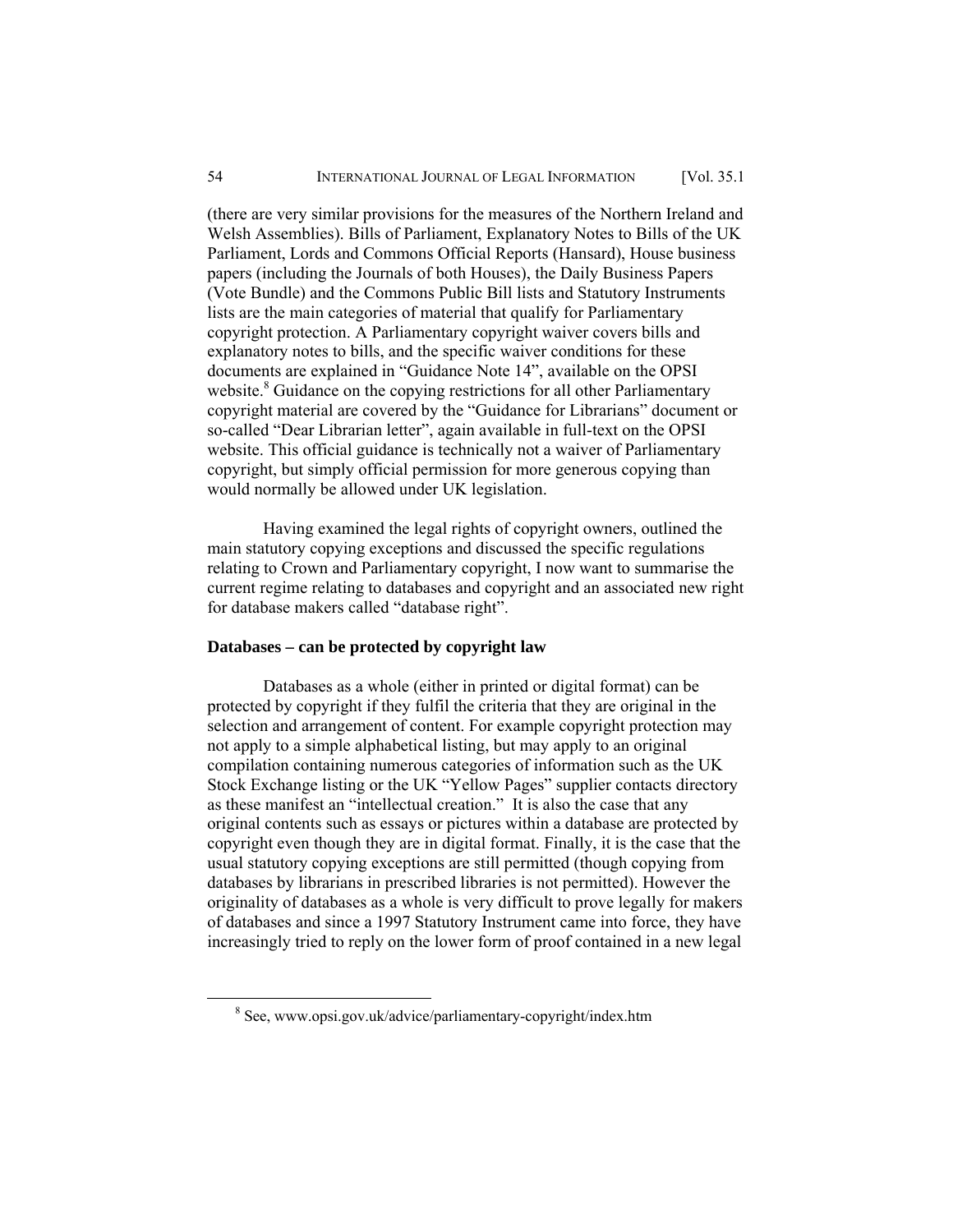right called "database right" to protect their intellectual property and investment.

### **Databases – can also protected by "database right"**

The *Copyright and Rights in Databases Regulations*, 1997 (SI 1997/3032) created a *sui generis* property right called "database right". This gives database makers the legal right to prevent unauthorised extraction and / or re-utilization of the contents of a database where there has been a substantial investment in the obtaining, verifying or presenting of the database contents. Since the regulations became law there has been some litigation in the national courts and at the European Court of Justice as to the precise meaning of this *sui generic* right. In its most recent judgements, it seems that the ECJ has significantly narrowed this right by ruling that "creating" data is not the same as "obtaining" data for these purposes.<sup>9</sup> It decided that under these regulations, "obtaining" only occurs when the database maker researches, seeks out and collects pre-existing independent materials and collates them into a database. It does not occur where lists or databases are simply created. Consequently it can be said that currently "database right" does not usually protect annual fixture lists of sporting organisations where it can be argued that the data has been created rather than obtained. The duration of this legal protection is set at 15 years after the end of the calendar year in which the database was made. If the database is made available to the public within the 15 year period, the term of the database right will expire 15 years after it has been made public. It can be argued, however, that legal protection might be indefinite or "rolling" as many database makers invest substantially in their databases and update their contents on a regular basis.

The 1997 SI also gave lawful users of a database limited statutory permissions to copy by allowing them the legal options to either:

- a) Extract *but not re-utilize* a "substantial" part of a database that has been made available to the public, if the extraction is for the purpose of illustration for teaching or research and not for any commercial purpose, or
- b) Extract and re-utilize "insubstantial" parts of a database that has been made available to the public (where re-utilisation means making the contents of a database available to the public by any means). Lawful users should bear in mind that repeated or

 $\frac{1}{9}$  ECJ case: C-203/02 *The British Horseracing Board Ltd v William Hill Organisation Ltd* Decision of the ECJ, November 9, 2004.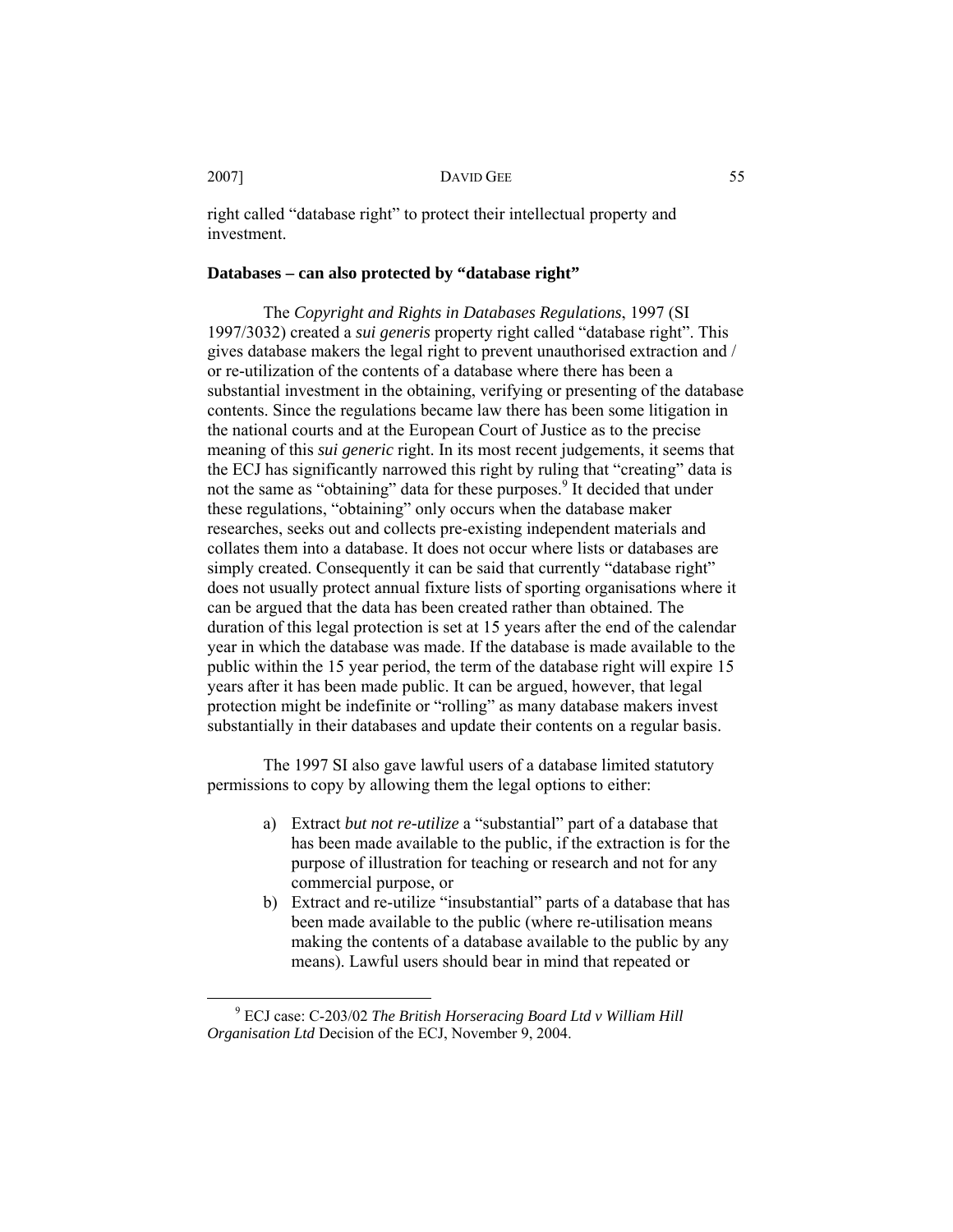systematic extraction and re-utilization of insubstantial parts could amount to a substantial part and become an infringement of database right.

Statutory permissions to copy were also given for copying for parliamentary and judicial proceedings and for the purposes of helping some public administration (e.g. copying for the purposes of a Royal Commission or a statutory inquiry). However, there was no specific library copying permission.

#### **New right for owners of digital material from SI 2003/2498**

The UK Statutory Instrument 2003/2498, which we mentioned earlier in relation to the restriction of the fair dealing exception to non-commercial use, also introduced a new controversial right for owners of digital material.<sup>10</sup> In a nutshell the 2003 SI stated that if a digital technological protection device (such as a password or an encryption device) is used by a database maker to prevent access or copying from their free website, for example, then this device may not be circumvented for *unlawful* purposes. However, there is a problem if a person wishes to make a copy for a *lawful* purpose under one of the statutory copying exceptions I mentioned earlier (e.g. for non-commercial research or private study purposes). How can a copy be made if the technological protection device blocks any copying at all?

This concern about protection devices blocking lawful copying under one of the few statutory exceptions was raised in Brussels during the adoption process of the 2001 EU Copyright Directive and a compromise was included in the Directive which allowed national governments to include safeguards in their national implementing legislation. However the UK solution contained in the 2003 SI is both cumbersome and inadequate for users who want to make a lawful copy. Although the detailed procedures are still to be published, it is intended that the user should be allowed to complain to the Secretary of State at the Department of Trade and Industry, who potentially can name and shame the offender. This would obviously be a very timeconsuming and expensive process that is not satisfactory at all. This whole issue, and how it can be resolved, is very much a copyright "hot topic" in the UK at present.

Furthermore, it should be pointed out that even this cumbersome legal solution does not apply if there is a voluntary licence scheme or contract

 <sup>10</sup> *Copyright and Related Rights Regulations*, 2003 (SI 2003/2498).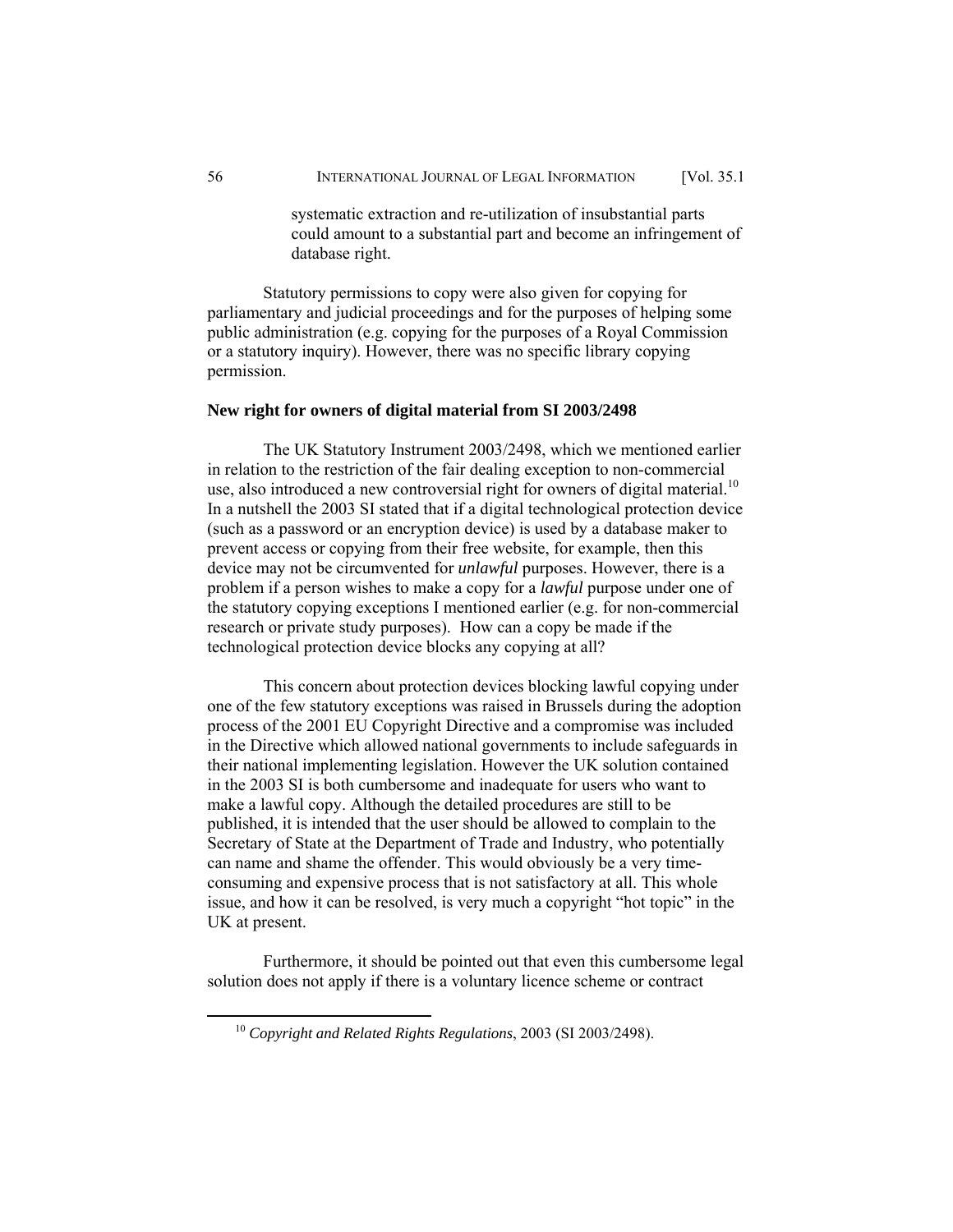already in place. For example, this possible legal route to the Secretary of State at the DTI would not apply if the digital works were locked-up behind a technological protection device in a licensed or contractual subscription database. In these cases, contract law will probably over-ride copyright law and users would not be able to claim lawful access under one of the statutory copying exceptions.

## **Other legal ways to obtain authorisation to copy**

If one wants to copy more than is permitted by the statutory exceptions, what are the options for staying legal? Firstly one can try to negotiate permission (and probably a fee) directly with the individual rightsholder, although this is usually time-consuming and it may not be possible in practice to locate or determine the current rights-holder. Secondly, one can simply pay for an individual or sector licence from a publisher or a licensing agency such as the Copyright Licensing Agency (CLA) or Newspaper Licensing Agency  $(NLA)$ .<sup>11</sup> These type of licences are usually very quick to arrange but often costly as individual libraries will have very little leverage with the large publishers and national licensing agencies and will usually have to accept what they are offered, such as "shrink-wrap" or "click-use" digital licenses which give no rights of access for copying under the statutory copying exceptions.

If possible, it makes sense to try to join up with other like-minded libraries to form a consortium. A good example of this in the UK is "JISC" or the Joint Information Systems Committee which negotiates with publishers on behalf of the UK Higher Education Funding Council for England (HEFCE) to obtain beneficial licensing deals for UK higher education libraries.<sup>12</sup> Many UK librarians see consortia licences as a partial answer to the might of the publishers and national agencies. Other partial solutions are the growth of "open-access" or "open-source" material and the increasing use by individual authors of "Creative Commons" licences. Open source material is a digital version of scholarly material that is freely available either in an institution's electronic repository or in open access journals that do not levy a subscription charge to users. Creative Commons is an international non-profit making organisation that offers a flexible range of copyright licences from which authors can pick the most appropriate for themselves. Rather than using the traditional "all rights reserved" copyright licence, authors such as academics

 $11$  For more details about the role of these national agencies, see, http://www.cla.co.uk and www.nla.co.uk.<br><sup>12</sup> For more details about this consortium, see, http://www.jisc.ac.uk.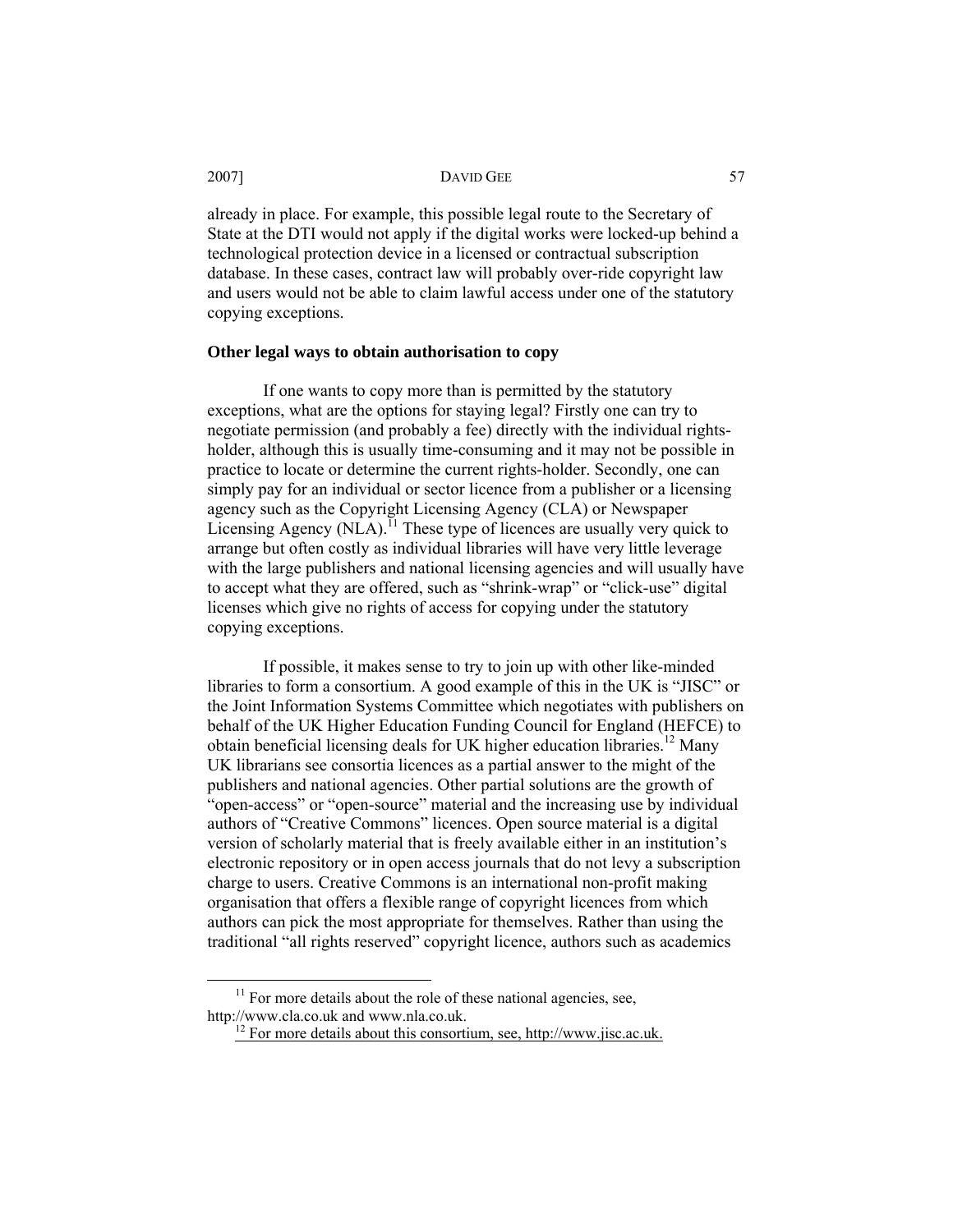can choose a "some rights reserved" Creative Commons licence that will retain their copyright while at the same time widening the access and copying of their works for educational reasons.13 Also it should not be forgotten that many governments make much of their legislative material freely available to the public for access and copying on a "copyright-waived" basis.

#### **Some suggested solutions to current UK copyright "hot topics"**

Finally I would like to discuss briefly four current copyright "hot topics" in the UK. An important point is that there are very similar copyright concerns in other jurisdictions such as the USA, Australia and Canada. Through their separate national library associations' information professionals have been helping each other to lobby national governments strongly on similar solutions to these topics so that a new "copyright balance" is achieved.

#### **1) Technological protection devices**

I have already discussed that UK information professionals are very concerned that technological protection devices such as passwords are preventing lawful access and copying of digital works under the statutory exceptions. Recently, the UK Libraries and Archives Copyright Alliance  $(LACA)$  put forward detailed solutions to government.<sup>14</sup> LACA proposes that the law should be specifically amended to allow circumvention of technological protection devices in cases where the device obstructs access or copying by a user who wants to exploit a statutory exception to copyright (or database right, if applicable). This change in the law would prevent users having to struggle through the proposed complex, time-consuming and expensive DTI Secretary of State procedures to obtain permission. Instead, a simple system of legitimate users approaching publishers directly and requesting the password or decryption device could be introduced. It is also proposed that the UK Copyright Tribunal could "become the appeal authority with enforceable judgments and also for it to provide a very swift 'small claims' procedure to deal with complaints."<sup>15</sup>

 <sup>13</sup> See, http://www.creativecommons.org.uk.

<sup>&</sup>lt;sup>14</sup> LACA/MCG Joint Proposals for revisions to the Copyright Designs and Patents Act 1988. April 2006. pp.7-11. Full document published on LACA pages at www.cilip.org.uk/laca.<br><sup>15</sup> LACA/MCG Joint Proposals for revisions to the Copyright Designs and

Patents Act 1988. April 2006. p.11.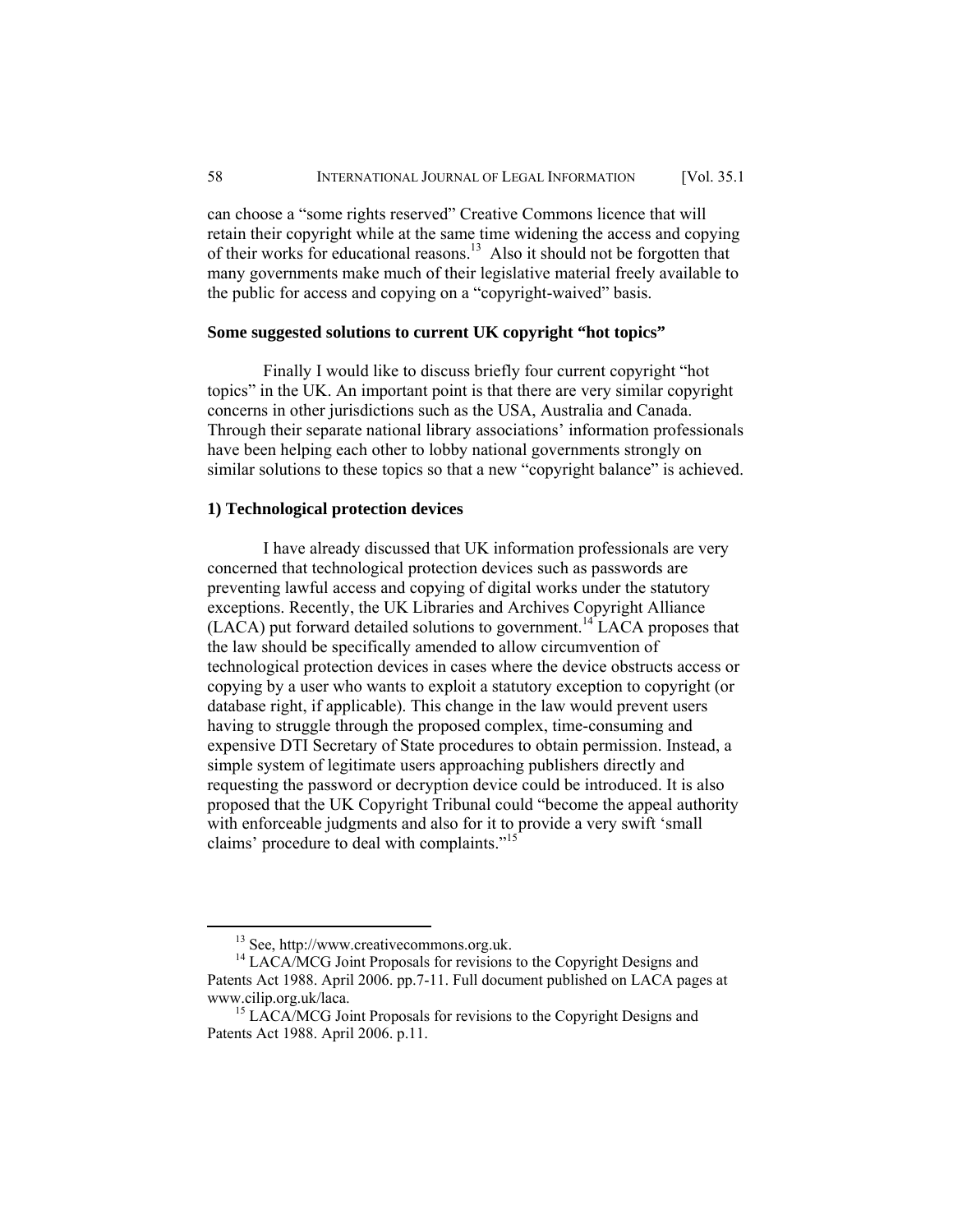#### **2) "Shrink-wrap" or "click-use" licences**

Similarly, LACA proposes a specific change in the law to overcome the problem of "shrink-wrap" and "click-use" digital licenses preventing legitimate access and copying of digital material under a statutory exception to copyright or database right. The change in the law is needed in these cases as it is thought that currently contract law overrides copyright law. It is proposed therefore that non-negotiable contracts and licenses should not be allowed to override the statutory copyright and database right exceptions. In effect any clauses in this type of contract that restricts or removes the statutory exceptions would become legally null and void.

#### **3) Problem of "orphan" copyright works**

Librarians and users often seek to republish or digitize works for research or preservation purposes or as part of a digitization project. However "orphan" works (i.e. works that are still in copyright but whose rights holders are either very difficult or impossible to trace after reasonable enquiry) can cause huge problems and expense for gaining rights clearances. LACA therefore proposes a new statutory provision, similar to one in Denmark, which would have the effect of simplifying the rights-clearing procedures for "orphan" copyright works and providing an indemnity for librarians and researchers against litigation if the rights-owners subsequently make themselves known. In addition LACA proposes the establishment of a free publicly available voluntary register of rights holders to help minimize the problems presented by orphan works. The French Society of Authors is also investigating the idea of a voluntary register of rights holders.

#### **4) Digital copies of copyright-protected works in library collections**

LACA is also concerned that by the time copyright and database right expires in a work the rights holder may have gone out of business, or, after many company mergers, it will prove impossible to trace the current rights holder. This is a problem for users, as at this point they will require the passwords or keys to the encryption devices from the rights holder to provide free and uninhibited access to the now out-of-print works. However, if the rights holder is not traceable (or if it is expensive or cumbersome to make such a search) how will the public gain access to these works? It is also a worry that even if the rights holder is traceable, they might not have bothered to upgrade their digital works to other formats in order to preserve them and make their content fully accessible and usable once out of copyright. LACA therefore proposes that UK prescribed libraries, as "custodians of the human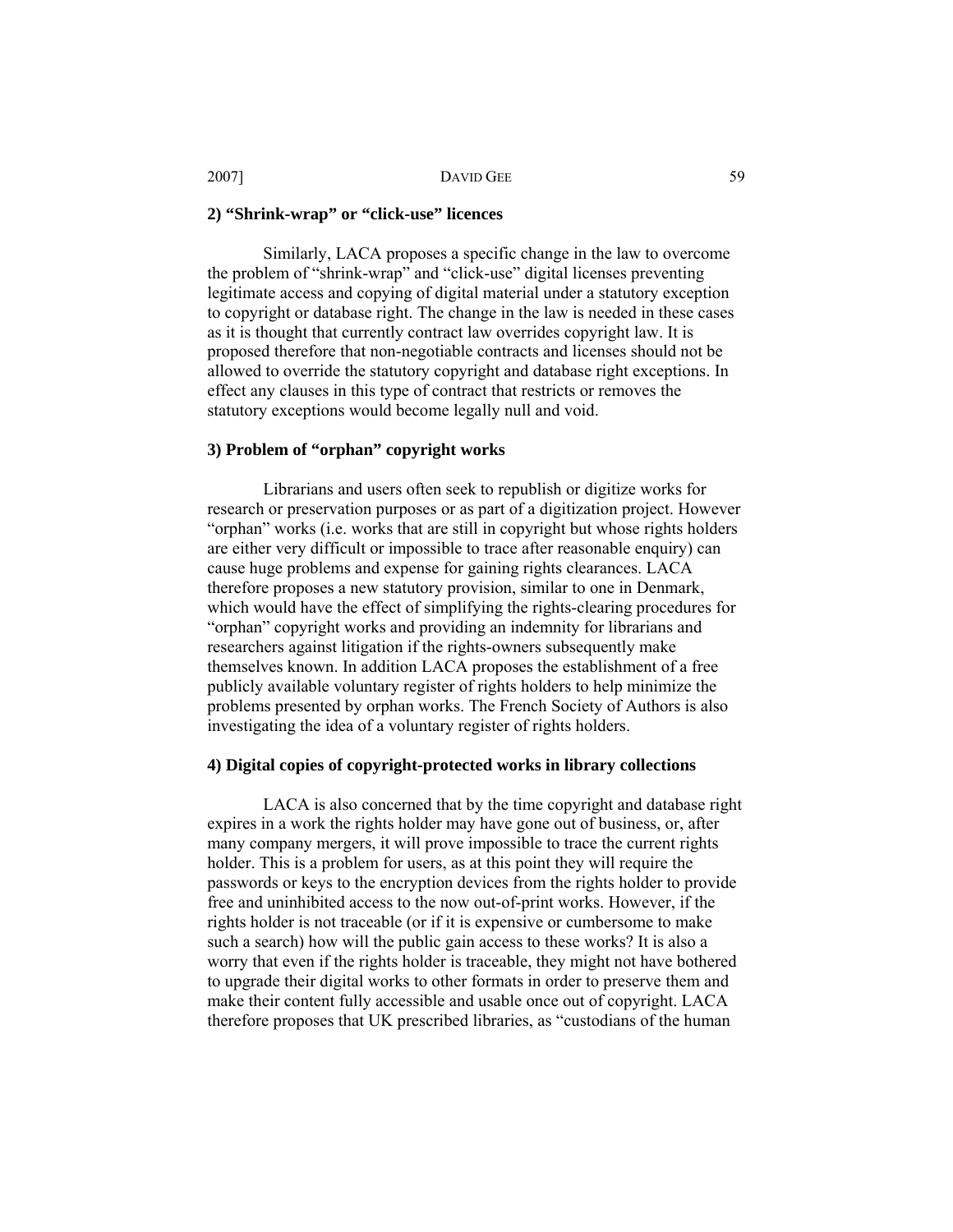memory," should be allowed to circumvent technological protection devices now as trusted third parties in order to make digital copies of material in their permanent collections for preservation purposes and in order to migrate the content into new useable formats. Prescribed libraries can then provide reliable public access once the copyright and database right expires in a digital work.

Finally in order to provide continuing protection for users LACA proposes that the UK government, through the good offices of the UK Patent Office, regularly reviews the adverse affect of technological protection devices on preventing lawful access and copying under the statutory exceptions. LACA also suggests that the ongoing review should monitor the problems posed by out-of-copyright works being unavailable for public use because the rights holders are untraceable (and the passwords or encryption devices are lost) or the works themselves have not been properly migrated to new useable formats.

## **Conclusion**

In the course of this overview I hope I have shown that, although almost twenty years old, the *Copyright, Designs and Patents Act* of 1988 is still one of the most important and influential pieces of UK copyright legislation. It is also the case that key Statutory Instruments concerning digital material and databases have significantly altered the scope of the 1988 Act as successive governments have tried to keep pace with technological developments and maintain the "copyright balance." Nevertheless, for UK librarians and their information users there are still many copyright "hot topics" to be addressed before this "copyright balance" is achieved and it remains to be seen whether the current UK government will be minded to support the alterations to UK copyright legislation that librarians are lobbying for both in this country and in other jurisdictions.

## **Bibliography: current UK copyright law**

#### Books

Aplin, T. *Copyright law in the digital society: the challenges of multimedia.* Hart Publishing, 2005.

Band, J. The Authors Guild v. The Google Print Library Project. At: www.llrx.com/features/googleprint.htm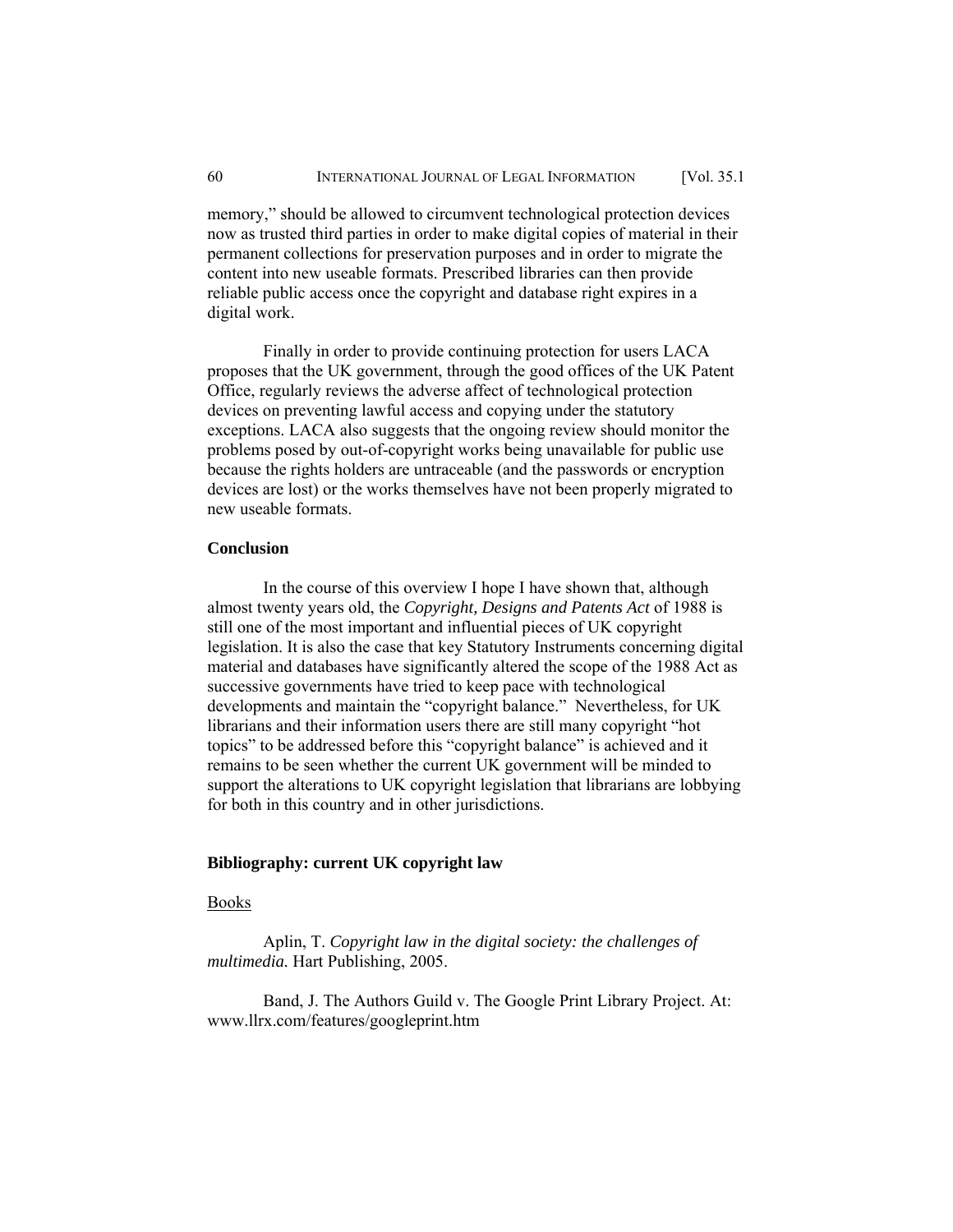Bently, L. and Sherman, B. *Intellectual Property*. 2nd ed., Oxford University Press, 2004.

Copinger and Skone James on Copyright. 15<sup>th</sup> ed., Sweet & Maxwell, 2005.

Cornish, G. *Copyright: interpreting the law for libraries, archives*  and information services.  $4^{th}$  ed., Facet Publishing, 2004.

Cornish, W.R. and Llewelyn, D. *Intellectual Property: Patents, Copyright, Trade Marks and Allied Rights.* 5<sup>th</sup> ed., Thomson, Sweet & Maxwell, 2003.

Laddie, H. et al. *The Modern Law of Copyright and Designs*. 3<sup>rd</sup> ed., Butterworths, 2000.

Norman, S. *Practical copyright for information professionals.* Facet Publishing, 2004.

Pedley, P. *Essential law for information professionals.* Facet Publishing, 2003.

Sterling, J.A.L. *World Copyright Law.* 2nd ed., Sweet & Maxwell, 2003.

Stokes, S. *Digital copyright: law and practice.* 2nd ed., Hart Publishing, 2005.

Useful web links

British Library copyright FAQ's advice: http://www.bl.uk/services/information/copyrightfaq.html

Copyright Licensing Agency (CLA): http://www.cla.co.uk

Creative Commons Licenses: http://www.creativecommons.org

For Crown and Parliamentary copyright see the website of the Office of Public Sector Information: http://www.opsi.gov.uk/advice/crown-copyright/index.htm or http://www.opsi.gov.uk/advice/parliamentary-copyright/index.htm